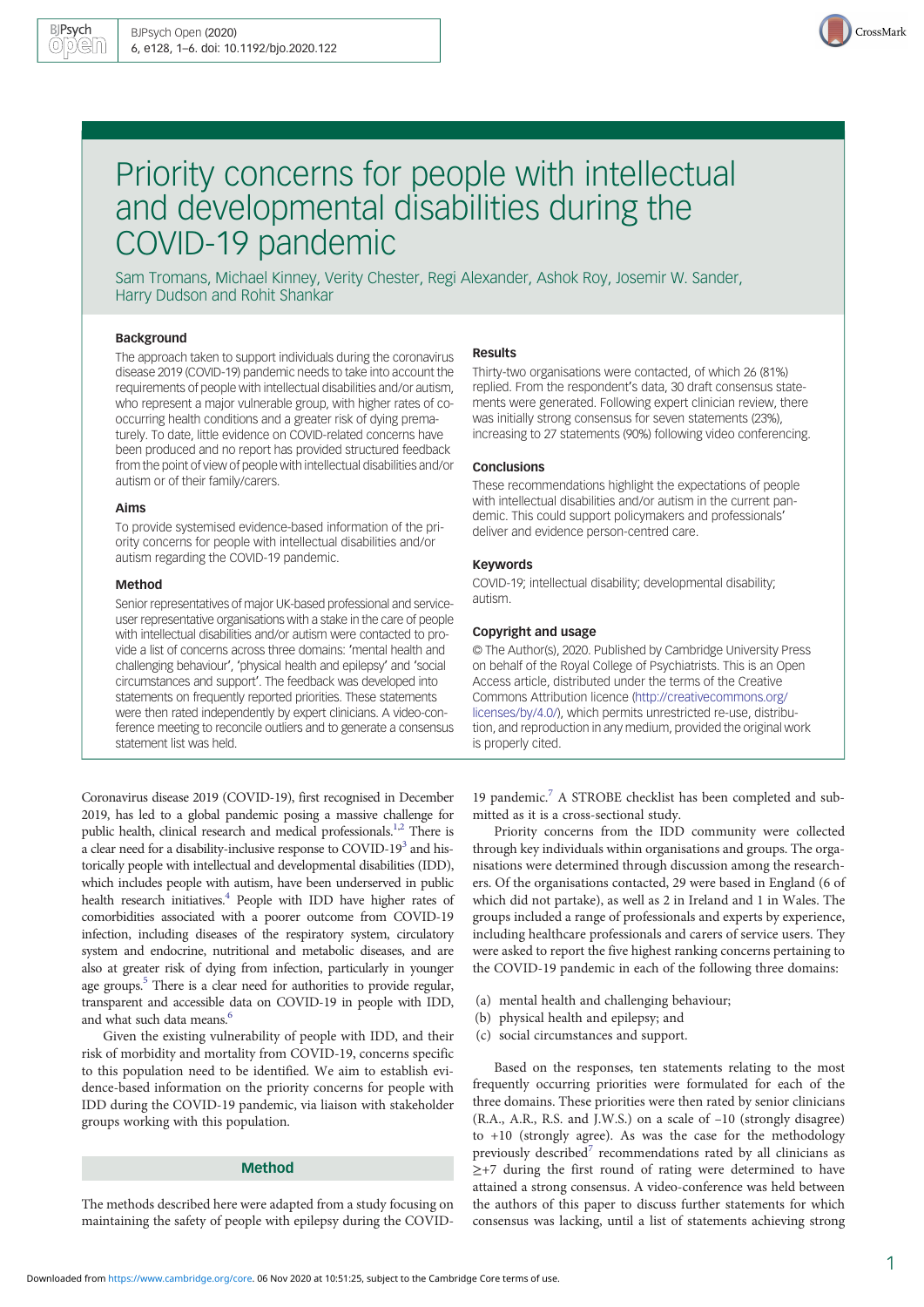consensus was reached or if not obtained the item was not included in the final priority statement.

# Ethics and participation consent

No ethical permission was required as this was done to gain knowledge and attitudes as part of a consensus statement. Further, it was with a group where consent was implicit by participation. All participants were advised at the start that participation was voluntary and their replies i.e. data would be analysed anonymously. We also used the NHS Health research authority tool ([http://www.](http://www.hra-decisiontools.org.uk/research/index.html) [hra-decisiontools.org.uk/research/index.html\)](http://www.hra-decisiontools.org.uk/research/index.html), which confirmed that no ethical approval was required.

## Results

Thirty-two organisations were contacted, of which 26 (81%) responded; Appendix 1 details a list of organisations who responded to the request. The total number of priority concerns received was 118 for mental health and challenging behaviour, 116 for physical health and epilepsy and 105 for social circumstances and support. From the respondent's data, 30 draft consensus statements were generated, based on the most frequently recurring responses. These draft statements were rated by the expert panel (A.R., R.A., R.S. and J.W.S.). Following independent consensus statement ratings by the expert panel, a strong consensus for seven statements (23%) was obtained, which increased to 27 statements (90%) following statement discussion and revision via video-conference. The resultant 27 statements for which a strong consensus was attained are detailed below.

For the domain mental health and challenging behaviour the priority statements were as follows.

- (a) Access to mental health services.
- (b) Relapse of, or further deterioration in, mental health.
- (c) Risk of disruption in the usual routines of people with IDD.
- (d) Relapse of, or further deterioration in, challenging behaviours.
- (e) Carer strain.
- (f) Over-prescription of medication.
- (g) Risk of difficulties in understanding COVID-19 and/or social distancing guidance.
- (h) Risk of misattribution of symptoms and behaviours to IDD.
- (i) Risk of difficulties in communication with professionals (for example personal protective equipment, video/phone consultations).

For the domain physical health and epilepsy the priority statements were as follows.

- (a) Access to physical health services.
- (b) Risk of physical inactivity due to lack of professional support in undertaking exercise.
- (c) Risk stratification of individuals who need shielding.
- (d) Risk of delayed presentation to services to address physical health complaints.
- (e) Risk of physical complications from possible COVID-19 infection.
- (f) Risk from not monitoring epilepsy-related concerns, including seizures and seizure-related injuries.
- (g) Lack of physical health reviews and access to physical investigations.
- (h) Risk of discrimination in end-of-life care and decision-making, including advanced care planning.
- (i) Risk of lack of availability of personal protective equipment.
- (j) Emergency plans for rescue medication, medication-related concerns including drug supply and monitoring.

For the domain social circumstances and support the priority statements were as follows.

- (a) Access to social support services.
- (b) Social isolation.
- (c) Care staff shortages and turnover.
- (d) Risk of lack of staff training.
- (e) Financial hardship.
- (f) Loss of respite care.
- (g) Risk of abuse/neglect.
- (h) Change in accommodation/breakdown of placements.

## **Discussion**

Priorities identified can help inform allocation of resources for the COVID-19 pandemic, as well as provide relevant information pertinent to potential future pandemics. They do not encompass all potential challenges posed to the IDD community during COVID-19, but rather highlight priority concerns for this vulnerable group.

There is an urgent need to collect high-quality data on the mental health effects of the COVID-19 pandemic, but this should be guided by the priorities of the IDD community. It is essential that the response to COVID-19 is inclusive of people with IDD, to avoid widening pre-existing disparities for this vulnerable group, whose specific needs are frequently overlooked[.3](#page-4-0) Our findings suggest that the key concerns raised by individuals and organisations including service users, family members and charities in the field are also substantially shared by professionals. The 27 priority statements listed may help guide the direction of COVID-19 related research about people with IDD, as they identify what issues appear to be important in this group. The involvement of individuals with IDD and their carers should be embedded in all stages of the research process, as their lived experience is invaluable. $8$ 

## Mental health and challenging behaviour

## Implications for clinical practice

Individuals with IDD may be at greater risk of mental health deterioration during COVID-19, for a variety of factors. These include difficulties accessing services, restrictions brought about by lockdown regulations and as a direct effect of fear and anxiety brought about by the pandemic and related media coverage.<sup>[8](#page-5-0),[9](#page-5-0)</sup> An increase in the frequency and/or intensity of challenging behaviours may be similarly observed. COVID-19 has also brought about a substantial change in the routines of the general population, but this may be particularly challenging for people with IDD, especially individuals with autism, who may rely on a strict daily routine to maintain a sense of control over their environment, maintain emotional well-being and minimise occurrence of challenging behaviours.<sup>10</sup>

Perhaps understandably considering concerns over deterioration in the mental health and challenging behaviours of people with IDD, carer strain was also highlighted as a priority concern. Related to this, COVID-19 has also had an impact on the level of social support for people with IDD, including day centre care and respite arrangements, which will subsequently further increase carer strain.<sup>[11](#page-5-0)</sup>

Over-prescription of medication is a long-standing concern among the IDD community. Initiatives such as Stopping Over-Medication of People with a Learning Disability  $(STOMP)^{12}$  $(STOMP)^{12}$  $(STOMP)^{12}$  have been implemented to endeavour to reduce medication burden in this group. During COVID-19, some non-medication-based strategies to support people with IDD, such as accessing the community, may no longer be viable. This may potentially lead to the risk of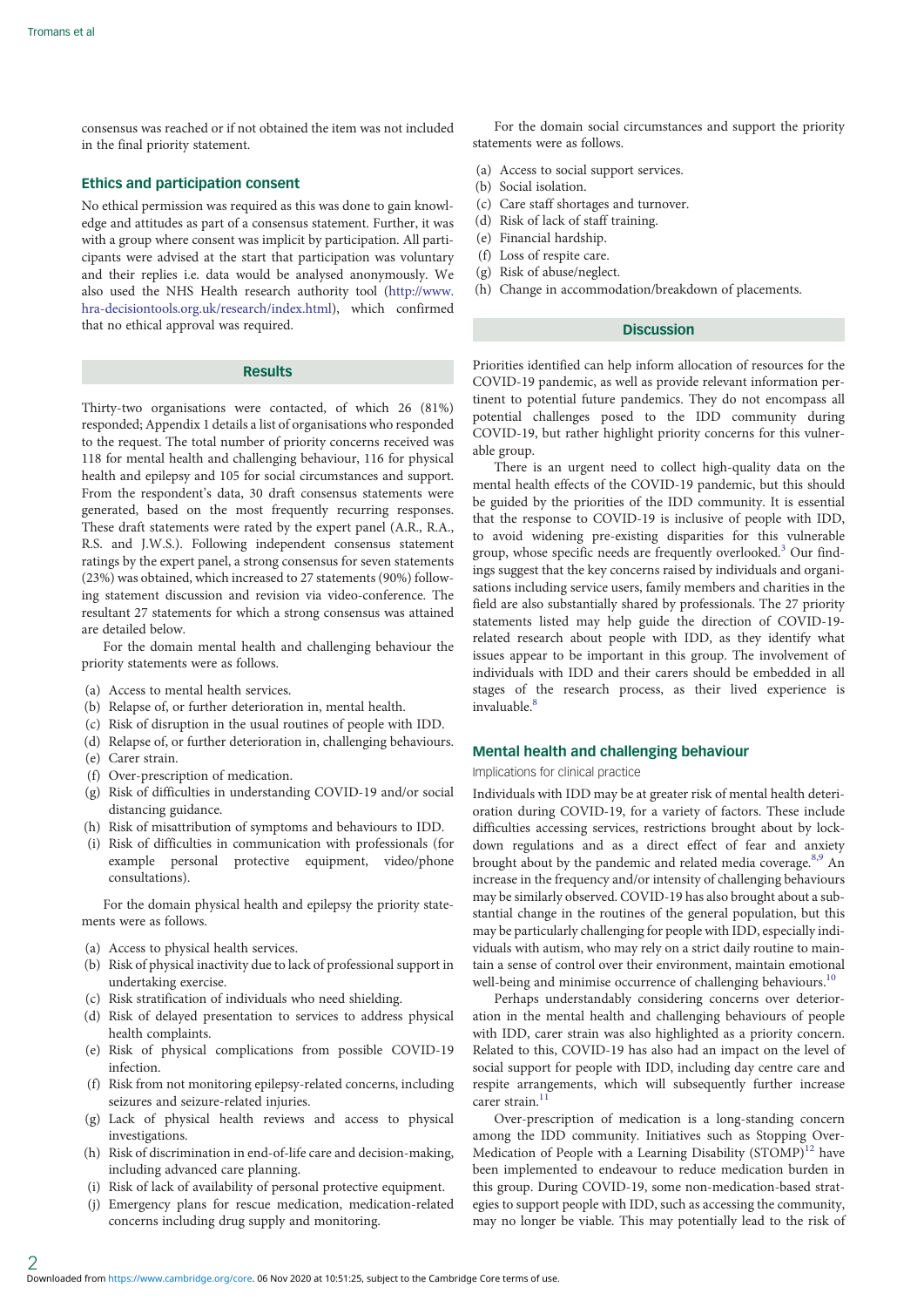increasing reliance on medication strategies to support mental health and manage challenging behaviour.

The phenomenon whereby symptoms or behaviours in people with IDD are attributed to their underlying developmental condition rather than effectively exploring potential co-occurring physical or psychiatric conditions, has long been thought to be a substantial obstacle to ensuring this group receive optimal care.<sup>[13](#page-5-0)</sup> There may conceivably be an increased risk of this phenomenon during COVID-19, considering many consultations taking place via telephone or video-conference as opposed to in person.

## Implications for policy

IDD professionals should always consider the well-being of those whom care for their patients. This is especially true during COVID-19, where timely professional intervention could prevent progression to the detrimental sequelae associated with carer strain, including reduced psychological well-being $14$  and selfesteem, $^{15}$  $^{15}$  $^{15}$  as well as chronic stress.<sup>[16](#page-5-0)</sup>

It is essential that medication is only prescribed where all other viable non-medication-based strategies have been explored.<sup>[17](#page-5-0)</sup> If there is no alternative to prescribe medication for challenging behaviour, it is imperative that the rationale is clearly documented. The response to medication should be regularly reviewed, with a view to discontinuing as soon as safe to do so, in keeping with national guidance.<sup>[17](#page-5-0)</sup>

Difficulties in understanding COVID-19 and the related guidance can be addressed through a number of strategies. These include healthcare professionals providing explanations to people with IDD during consultations, tailored to the individual's developmental level, as well as provision of accessible information designed for this group, such as that developed by MENCAP.<sup>[18](#page-5-0)</sup>

People with IDD may find the changes in consultations with healthcare professionals particularly challenging, including remote consultations via telephone or video-link, as well as professionals wearing personal protective equipment. A recommendation has been made to include several strategies to mitigate these challenges, such as slowing down your speech, using a positive tone of voice, affixing a photograph to your clothing and avoiding complex sentences.<sup>1</sup>

The risks of assuming that an individual's difficulties are because of their IDD can be mitigated via thorough enquiry by healthcare professionals. They should also be prepared to undertake face-to-face consultations where diagnostic uncertainty exists, while strictly adhering to relevant infection control rules.

## Implications for research and service development

Areas for future research should focus on approaches to measure and facilitate access to mental health services. The quality of such care should also form a key focus, including clinicians' prescribing behaviours, as well as the quality of communication within and outside of consultation settings. Research into carer experiences can also help further delineate how the lived experience of the COVID-19 pandemic can contribute to carer strain, helping develop evidence-based strategies to address this issue.

# Physical health and epilepsy

## Implications for clinical practice

The consensus statements identify the physical health and epilepsyrelated concerns in the IDD community. As understanding of COVID-19 evolves, there is a need to consider how this has an impact on those with IDD. The risks are likely elevated for a section of the IDD population based on the spectrum of comorbid medical conditions, with increased risk of poor health outcomes[.5](#page-4-0)

The most frequent concern in the physical health domain, expressed by the stakeholder community, was access to physical healthcare including emergency and routine care.

Emergency care is a source of difficulty for individuals, families and carers of those with IDD needing physical health evaluations, which has long been recognised. Barriers include discrimination by staff and diagnostic over-shadowing.<sup>[20](#page-5-0)</sup> Numbers attending emergency departments in the UK dramatically reduced during the surge phase of the pandemic.<sup>[21,22](#page-5-0)</sup> There is a sense in the stakeholder community that fear and a sense of feeling unwelcome could result in delayed presentations of people with IDD.

The physical complications of COVID-19 including risk of atypical presentations of physical illness that may go initially unrecognised are of concern. The impact of COVID-19 in IDD, which could result in worsening seizure control in individuals with poorly controlled epilepsy, is highlighted by the importance of controlling fever in Dravet syndrome.

There are concerns about the medication care plans, as well as drug supply. Given that people with IDD and epilepsy may have an increased risk of status epilepticus, the importance of rescue medication plans cannot be understated.[23](#page-5-0) This may terminate clusters and prolonged life-threatening seizures and potentially reduce risk of hospital admission and the possibly intensive care admission. Drug supply was raised as a concern related to COVID-19, and this did not seem to present itself as a major problem in terms of overall drug supply lines.<sup>24</sup>

There is particular concern that people with IDD would face discrimination in end-of-life care, with ventilator or intensive care unit bed resource allocation decisions made on the basis of IDD, which is considered a morally irrelevant factor by some.<sup>[25](#page-5-0)</sup>

#### Implications for policy

Sufficient community resources, including specialist nursing teams, need to be sustained to prevent spikes in avoidable admissions. This should be factored into any decisions for staff redeployment.

The pandemic has meant routine healthcare is now largely delivered by telephone or video consultations.[26](#page-5-0) Lack of physical health reviews on a routine basis was a concern as they identify unmet needs and implement interventions to improve health outcomes. Epilepsy care has been conceivably adversely affected by the lack of face-to-face consultations in certain situations. Vagus nerve stimulation assessments, physical exams, assessing weight, dental checks, $27$  as well as assessing biochemical and nutritional variables (for ketogenic diet) have all been significantly more diffi-cult to coordinate.<sup>[28](#page-5-0),[29](#page-5-0)</sup> Monitoring risk in IDD populations from seizure-related harms and sudden unexpected death in epilepsy is possible by telemedicine methods using validated checklists.<sup>[30](#page-5-0)</sup> There has been a lack of access to electroencephalogram diagnostic testing in many regions, as well as epilepsy surgical programmes having to temporarily suspend activity.

Telemedicine has advantages in that people who cannot get to clinic or do not like travelling can be reviewed, as can various carers or family members all simultaneously.[29](#page-5-0) The disadvantage, however, lies in the lack of preparation and training in video assessments, which may result in poor engagement.

Identifying those at highest risk from COVID is challenging as IDD is not homogeneous and this was acknowledged by the stakeholders. Making recommendations about shielding is challenging; adoption of governmental guidelines is an adequate approach in the absence of more specific evidence.<sup>31</sup> Most expert groups have suggested people with epilepsy for the most part will not have elevated risk, and few reports have been published suggesting acute symptomatic seizures in the context of COVID-19.<sup>[32](#page-5-0)</sup> Some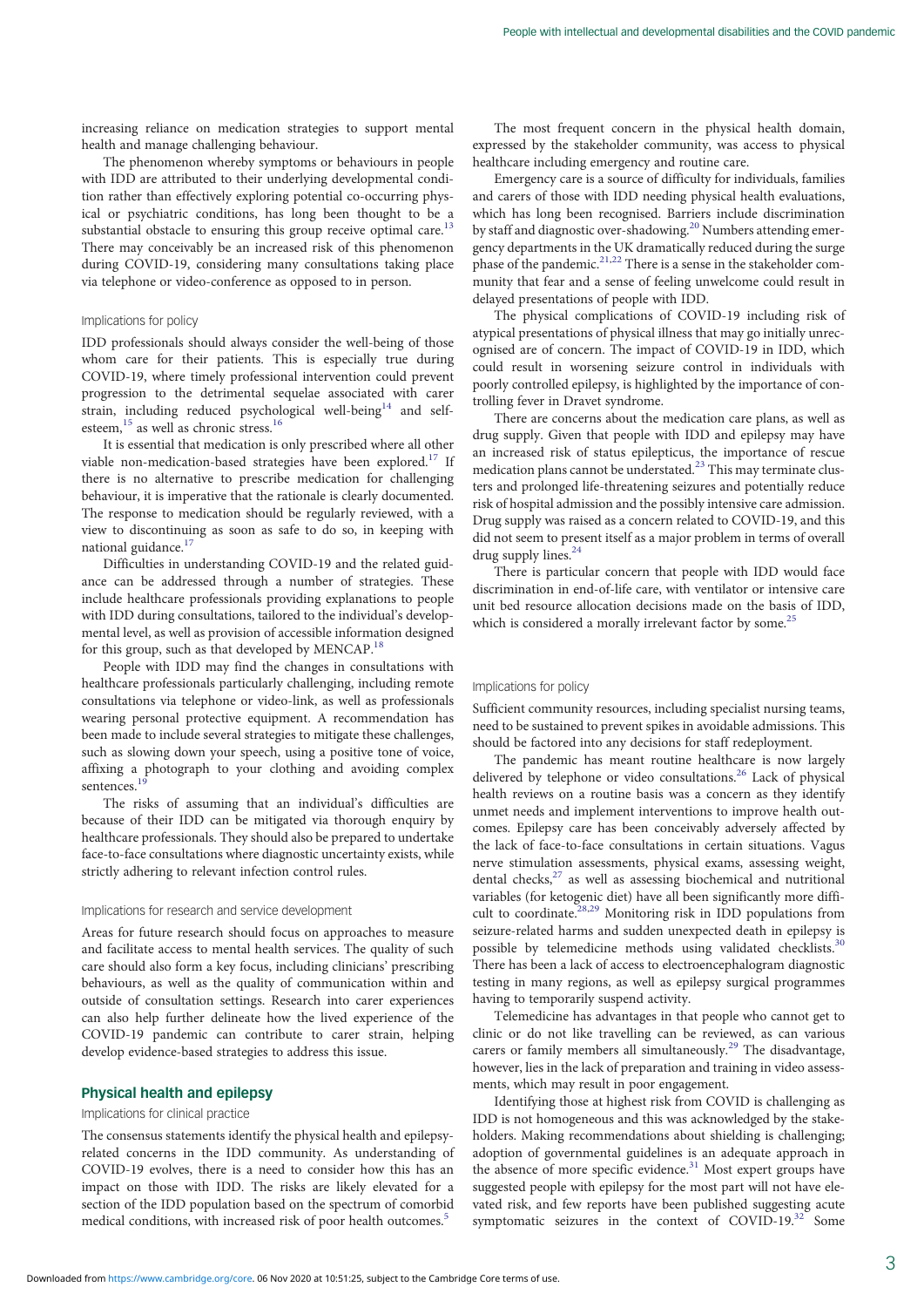provisional and methodologically limited Spanish data has, however, suggested otherwise.<sup>3</sup>

This survey has highlighted concerns over a lack of opportunity and appropriate supervision and assistance for those with IDD to participate in exercise. The lack of physiotherapy support was mentioned. The sedentary behaviour and risk of weight gain could be particularly adverse for individuals if they develop COVID-19 and attempts to maintain physical fitness should be endorsed. Group online solutions should be considered for feasibility. This also applies to people with epilepsy, who have been reported to have higher rates of sedentary behaviours.<sup>[34](#page-5-0)</sup>

Healthcare settings across the UK reported shortages of personal protective equipment, and this was a concern of our stakeholder group. This is important in private care facilities and National Health Service hospital settings. The ability of people with IDD to comply with use of masks for personal safety may be problematic, which may limit socialising opportunities in the time of emergence from the pandemic surge.

Discrimination pertaining to end-of-life care decisions for people with IDD is likely to be subtle and covert.<sup>[35](#page-5-0)</sup> It is to be encouraged that such decisions should be made by a multidisciplinary team, including individuals with expertise in supporting and advocating for the needs of individuals with IDD. Practitioners should strongly consider advanced care planning where appropriate.

#### Implications for research and service development

Research and service development work should focus on the experiences and outcomes of individuals with IDD when requiring emergency care during the pandemic, for complications of COVID-19 infection, as well as unrelated physical health complaints. Healthcare professionals need to measure physicalhealth-related outcomes during the COVID-19 pandemic. These include seizure frequency, admissions and mortality rates, to understand the level of difference in such outcomes compared with pre-COVID-19. Informed recommendations on how to address any identified increased risks need to be developed. Pandemic-friendly exercise interventions can be trialled, to establish how they compare with alternative approaches, or indeed, a lack of exercise.

For individuals with IDD who become severely unwell requiring intensive care unit admission and/or a ventilator, their experiences and outcomes can be compared with their non-IDD peers who become similarly unwell. This will ascertain if there is a difference regarding end-of-life care quality, and if so, develop strategies to ensure effective advocacy for people with IDD.

## Social circumstances and support

# Implications for clinical practice

As for mental and physical health services, concerns are also reported for social support services. The impact of reduced day centre care and professional carer support during the COVID-19 pandemic also presents a substantial challenge to the IDD community.

Members of the IDD community may feel increasingly socially isolated during the pandemic. They may no longer be able to access their regular day centre care, job or social circle, at least not in person, with a potentially detrimental impact on their wellbeing.

Concern about care staff shortages and turnover during COVID-19 has previously been reported.<sup>[36](#page-5-0)</sup> It is essential that any substitute caregiver is suitably educated about the individual needs of the person with IDD whom they are caring for, to minimise the impact of such a change. Even with optimal transitions of care,

however, there may be a detrimental impact on the individual with IDD, as previous findings have shown continuity of care to be sig-nificantly associated with their quality of life.<sup>[37](#page-5-0)</sup> This is linked to concerns that staff may be inadequately trained, as well as concerns of a lack of COVID-19-specific training for care staff. COVID-19-specific training can be provided locally, as well as utilising freely available online training, such as that provided by the World Health Organization.<sup>[38](#page-5-0)</sup>

Loss of respite care during COVID-19 has a detrimental effect on carers of people with IDD, who may have benefited substantially from such breaks in care with regard to their mental health and overall well-being.[39](#page-5-0) Individuals with IDD may also suffer from the consequences of a loss of respite care, such as from the disruption to their routine from not attending or indirectly from their regular carer's impaired ability to care for them as a result of increased carer strain.

People with IDD may be especially vulnerable to abuse during the COVID-19 pandemic as usual community-based support sources (such as family members and mental health professionals) may not be available because of social distancing.<sup>[39](#page-5-0)</sup>

Some individuals with IDD may experience a change in their accommodation during COVID-19. This may be moving from a more crowded residential care setting back into the family home, with a view to reducing likelihood of infection. This may, however, have unintended detrimental consequences resulting from the departure from familiar routine for the individual with IDD, as well as the family having a lack of experience in caring for them for prolonged periods of time. Equally, care home placements may breakdown during the COVID-19 pandemic, likely as a consequence of a multitude of factors, including deterioration in mental health and challenging behaviours, disruption of routine, high staff turnover and social isolation, among others. This concern has been previously raised.<sup>[39](#page-5-0),[40](#page-5-0)</sup> IDD professionals have a collective responsibility to address proactively such situations and prevent placements where people under their care had been previously functioning well from collapsing.

#### Implications for policy

Concerns have previously been reported about professionals working in the IDD sector potentially being redeployed to other services during the pandemic.[41](#page-5-0) We share these concerns, as even prior to COVID-19, people with IDD were a substantially marginalised group who experienced significant barriers to mental, physical and social support. It is imperative that they do not experience further such discrimination at a time when their support needs are likely to be substantially increased.  $\!41}$  $\!41}$  $\!41}$ 

Digital communication presents a crucial tool in maintaining contact with loved ones, and people with IDD need to be supported to ensure that they can use such technology in order to maintain crucial relationships during the pandemic.<sup>4</sup>

There are understandable concerns about financial hardship for people with IDD during COVID-19, as well as for their care providers. For patient-facing third-sector organizations such as charities, particularly those that represent vulnerable and marginalised groups like those with intellectual disability, the World Health Organization recommend that the government provide sustainability grants to help continue their core work of representation of the groups they support.<sup>38</sup>

## Implications for research and service development

Areas for further study in this aspect of care should focus on the experiences of people with IDD during the pandemic, particularly related to social isolation, with a view to developing strategies to maintain social inclusion during such challenging circumstances.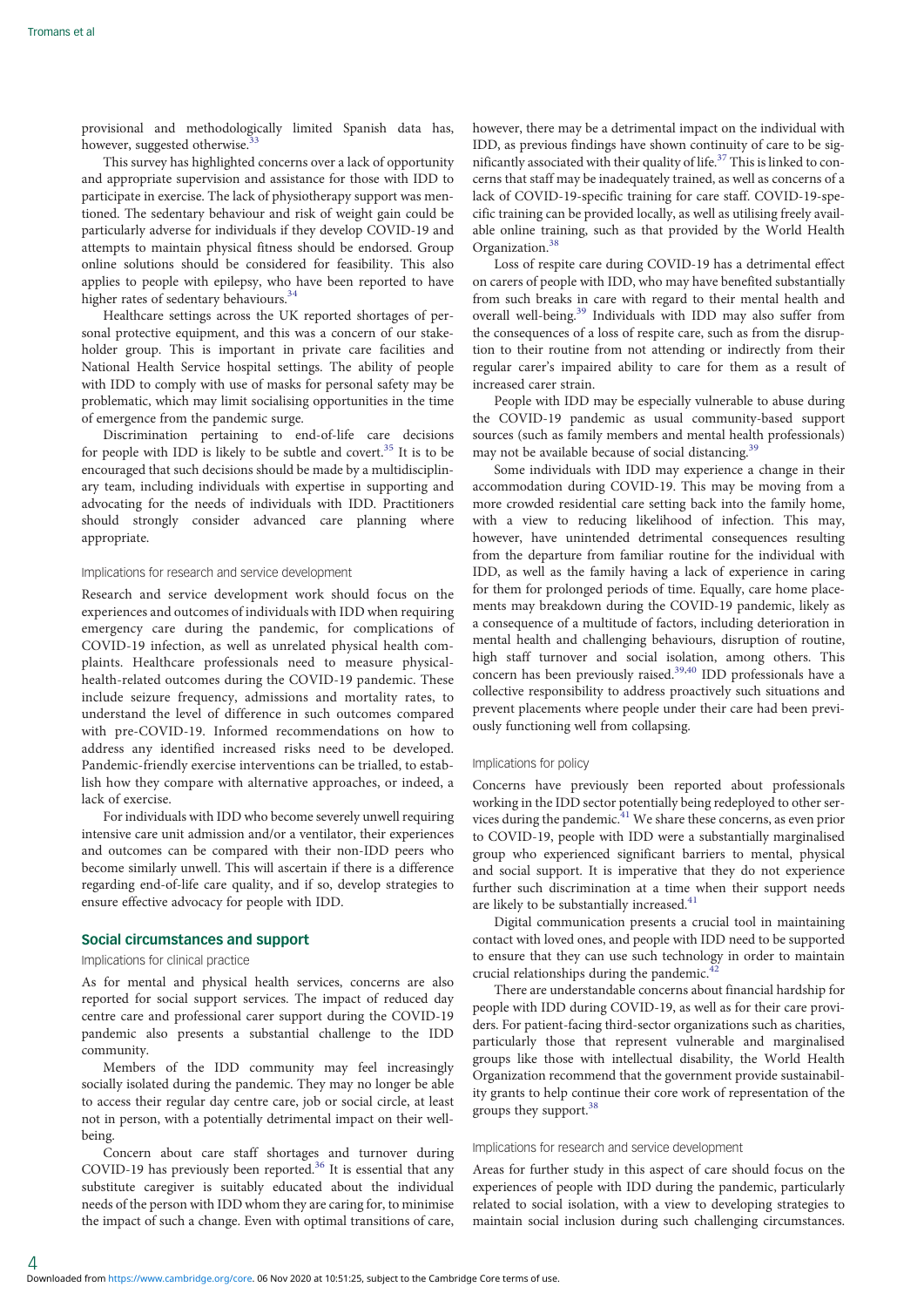<span id="page-4-0"></span>One option may be to explore virtual technologies as a means of enabling groups of people with IDD to communicate with one another and/or with carers remotely. This could include videotelephony; as such services have received positive feedback in focus groups for people with IDD, who report an increased sense of security and safety.[43](#page-5-0) Handover processes for carers should also be reviewed, to ensure that people with IDD are being cared for by individuals with an in-depth knowledge of their specific care needs.

Pandemic-related factors that likely contribute to placement breakdown, such as loss of respite care and high staff turnover should be researched thoroughly. This is required to establish what strategies can be employed in a pandemic situation to rescue placements where persons with IDD were previously functioning well. Additionally, where different forms of financial support for carers and persons with IDD are given, these can be analysed and compared to establish their efficacy in improving/maintaining the quality of lives of the recipients. This should also be used to establish what approach brings about the greatest reward per unit of investment.

## Limitations

Members of the IDD community as well as their corresponding organisations were almost all based in England (29 of the 32 organisations invited to take part). As a result, one cannot be certain as to whether the priority concerns identified here are generalisable to the UK, or indeed from an international perspective.

A further limitation is that the expert panel solely comprised healthcare professionals. Ideally, individuals with IDD and carers should have also been part of this panel, to ensure representation in all stages process, and avoid the potential for healthcare professionals to have too great an influence over the development of the resulting consensus statements.

Sam Tromans, Leicestershire Partnership NHS Trust, UK; and Department of Health Sciences, University of Leicester, UK; **Michael Kinney**, Belfast Health and Social Care<br>Trust, UK; **Verity Chester**, Hertfordshire Partnership University NHS Foundation Trust, UK; and Norwich Medical School[,](https://orcid.org/0000-0002-3554-2948) University of East Anglia, UK; Regi Alexander **D**, Hertfordshire Partnership University NHS Foundation Trust, UK; and University of Hertfordshire[,](https://orcid.org/0000-0002-8432-981X) UK; Ashok Roy (D), Coventry and Warwickshire Partnership NHS Trust, UK; and University of Warwick, UK; Josemir W. Sander, UCL Queen Square Institute of Neurology, UK; Chalfont Centre for Epilepsy, UK; and Stichting Epilepsie Instellingen Nederland (SEIN), the Netherlands; **Harry Dudson**, Department of Health Sciences, University of Leicester, UK; Rohit Shankar (D), Cornwall Partnership NHS Foundation Trust, UK; and University of Exeter Medical School, Truro, UK

Correspondence: Dr Rohit Shankar. Email: [rohit.shankar@nhs.net](mailto:rohit.shankar@nhs.net)

First received 12 Jul 2020, final revision 21 Sep 2020, accepted 2 Oct 2020

#### Data availability

The data that support the findings of this study are available from the corresponding author upon reasonable request.

## Acknowledgements

We are grateful to all of the organisations that contributed priority statement data to this study.

# Author contributions

R.S. and J.W.S. were involved in the conception of the work. S.T., M.K., V.C., R.A., A.R., J.W.S., H.D. and R.S. all substantially contributed to the design, analysis and interpretation of the work, drafting and revision of the manuscript, final approval of the manuscript and all agree to be accountable for all aspects of the work in ensuring that questions related to the accuracy or integrity of any part of the work is appropriately investigated and resolved.

## Funding

No grant from any funding agency in the public, commercial or not-for-profit sectors has been received. J.W.S. is based at the NIHR University College London Hospitals Biomedical Research Centre, which receives a proportion of funding from the UK Department of Health's Research Centres funding scheme. He receives research support from the Dr Marvin Weil Epilepsy

Research Fund, from the UK Epilepsy Society and the Christelijke Vereniging voor de Verpleging van Lijders aan Epilepsie, Netherlands.

#### Declaration of interest

M.K. reports grants from UCB Pharma for salary support for a 6 month period (2017–2018) paid via his home institution to undertake a period of sabbatical study at the Comprehensive Epilepsy Centre, Langone Medical Centre, New York University, NYC, UCB pharma paid fee for one conference attendance, all outside the submitted work; A.R. is the chair of Learning Disability Senate which was a participating organisation in the project. R.A. is the president elect of the Royal Society of Medicine, intellectual disability section and deputy editor for<br>*BJPsych Open.* J.W.S. has received personal fees from UCB, Zogenix and Arvelle and research support from UCB outside the submitted work. J.W.S. is based at the NIHR University College London Hospitals Biomedical Research Centre, which receives a proportion of funding from the UK Department of Health's Research Centres funding scheme. He receives research support from the Dr Marvin Weil Epilepsy Research Fund, from the UK Epilepsy Society and the Christelijke Vereniging voor de Verpleging van Lijders aan Epilepsie, Netherlands. R.S. has received institutional and research support and personal fee from LivaNova, UCB, Eisai, Veriton Pharma, Bial and Desitin outside the submitted work. No other author has any declared conflict of interest related to this paper.

ICMJE forms are in the supplementary material, available online at [https://doi.org/10.1192/](https://doi.org/10.1192/bjo.2020.122) [bjo.2020.122.](https://doi.org/10.1192/bjo.2020.122)

# Appendix

# List of responding organisations

| Organisation                                                                                       |
|----------------------------------------------------------------------------------------------------|
| Alder Hey Children's Hospital                                                                      |
| Ancora Medical Practice                                                                            |
| Association of Chartered Physiotherapists for People with Learning<br><b>Disabilities</b>          |
| <b>British Dietetic Association</b>                                                                |
| Child and Young Person's Clinical Psychology Network                                               |
| Cork University Hospital                                                                           |
| <b>Epilepsy Action</b>                                                                             |
| Epilepsy Ireland                                                                                   |
| <b>Epilepsy Nurses Association</b>                                                                 |
| <b>Epilepsy Society</b>                                                                            |
| <b>Epilepsy Sparks</b>                                                                             |
| International League Against Epilepsy                                                              |
| Learning Disability Professional Senate                                                            |
| Medicines Safety in Neurodiversity                                                                 |
| Pennine Care NHS Foundation Trust                                                                  |
| Radiant Research Consortium                                                                        |
| Royal College of General Practitioners                                                             |
| Royal College of Occupational Therapists, Specialist Section, People with<br>Learning Disabilities |
| Royal College of Psychiatrists                                                                     |
| Royal College of Speech and Language Therapists                                                    |
| Royal Mencap Society                                                                               |
| Royal Society of Medicine                                                                          |
| <b>SUDFP Action</b>                                                                                |
| Swansea Bay UHB                                                                                    |
| UCL Queen Square Institute of Neurology, Department of Experimental &                              |
| <b>Clinical Epilepsy</b>                                                                           |
| Young Epilepsy                                                                                     |

# References

- 1 Fauci AS, Lane HC, Redfield RR. Covid-19 navigating the uncharted. N Engl J Med 2020; 382: 1268–9.
- 2 World Health Organization. Coronavirus diseases (COVID-19): Situation Report 171. WHO, 2020 [\(https://www.who.int/docs/default-source/coronaviruse/situ](https://www.who.int/docs/default-source/coronaviruse/situation-reports/20200709-covid-19-sitrep-171.pdf?sfvrsn=9aba7ec7_2)[ation-reports/20200709-covid-19-sitrep-171.pdf?sfvrsn=9aba7ec7\\_2\)](https://www.who.int/docs/default-source/coronaviruse/situation-reports/20200709-covid-19-sitrep-171.pdf?sfvrsn=9aba7ec7_2) [cited 10 Jul 2020].
- 3 Armitage R, Nellums LB. The COVID-19 response must be disability inclusive. Lancet Public Health 2020; 5: e257.
- 4 Spong CY, Bianchi DW. Improving public health requires inclusion of underrepresented populations in research. JAMA 2018; 319: 337–8.
- 5 Turk MA, Landes SD, Formica MK, Goss KD, Intellectual and developmental disability and COVID-19 case-fatality trends: TriNetX analysis. Disabil Health J 2020; 13: 100942.